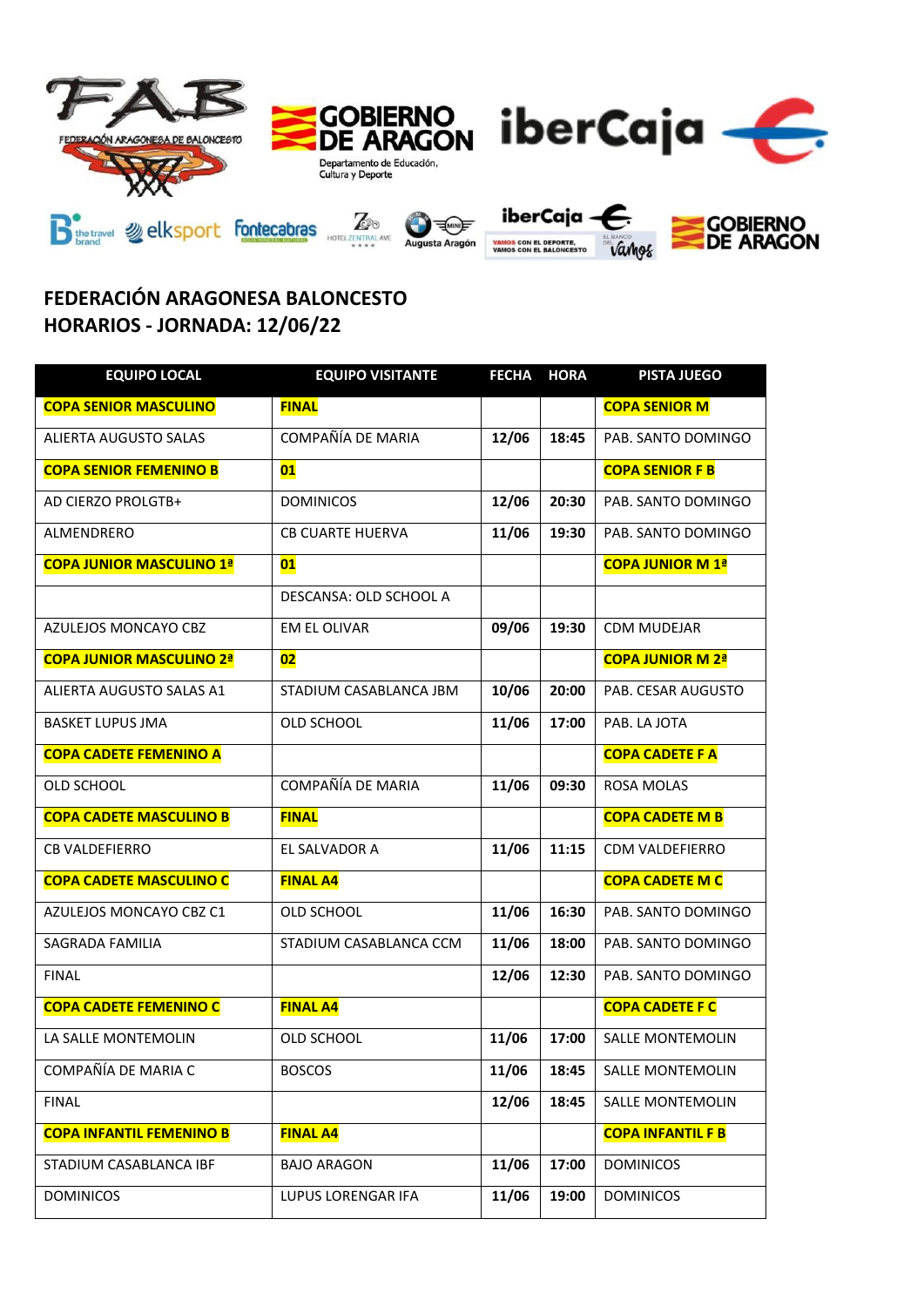| <b>FINAL</b>                        |                            | 12/06 | 18:00 | <b>DOMINICOS</b>            |
|-------------------------------------|----------------------------|-------|-------|-----------------------------|
| <b>COPA INFANTIL FEMENINO C</b>     | <b>FINAL A4</b>            |       |       | <b>COPA INFANTIL F C</b>    |
| <b>LUPUS LORENGAR IFB</b>           | <b>BOSCOS</b>              | 11/06 | 11:00 | <b>COL. ANFORA-CUARTE</b>   |
| <b>CD ANFORA</b>                    | LA SALLE MONTEMOLIN        | 11/06 | 12:30 | <b>COL. ANFORA-CUARTE</b>   |
| <b>FINAL</b>                        |                            | 12/06 | 12:00 | COL. ANFORA-CUARTE          |
| <b>COPA PREINFANTIL MASCULINO B</b> | <b>FINAL A4</b>            |       |       | <b>COPA PREINFANTIL M B</b> |
| ALIERTA AUGUSTO SALAS A             | <b>EM EL OLIVAR</b>        | 11/06 | 09:45 | PAB. SANTO DOMINGO          |
| CALASANZ                            | <b>CB OCTAVUS</b>          | 11/06 | 11:15 | PAB. SANTO DOMINGO          |
| <b>FINAL</b>                        |                            | 12/06 | 17:00 | PAB. SANTO DOMINGO          |
| <b>COPA PREINFANTIL FEMENINO B</b>  | <b>FINAL</b>               |       |       | <b>COPA PREINFANTIL F B</b> |
| OLD SCHOOL                          | <b>MONCAYO</b>             | 11/06 | 12:45 | PAB. SANTO DOMINGO          |
| <b>COPA PREINFANTIL FEMENINO B</b>  |                            |       |       | <b>COPA PREINFANTIL F B</b> |
| AZULEJOS MONCAYO CBZ                | <b>SMD ZUERA</b>           | 11/06 | 12:30 | <b>ESCUELA ARTE ZGZ</b>     |
| <b>COPA PREINFANTIL FEMENINO C</b>  | 02                         |       |       | <b>COPA PREINFANTIL F C</b> |
| OLD SCHOOL                          | LA SALLE MONTEMOLIN 6      | 10/06 | 18:30 | <b>ROSA MOLAS</b>           |
| COMPAÑIA MARIA                      | <b>BAJO ARAGON</b>         | 11/06 |       | COMPAÑIA MARIA              |
| <b>COPA ALEVIN FEMENINO B</b>       | 04                         |       |       | <b>COPA ALEVIN F B</b>      |
| LA SALLE MONTEMOLIN 5               | EL SALVADOR D              | 11/06 | 09:30 | LA SALLE MONTEMOLIN         |
| <b>SMD ZUERA</b>                    | LA SALLE FRANCISCANAS-F.BZ |       |       | <b>APLAZADO</b>             |
| <b>COPA ALEVIN FEMENINO C</b>       |                            |       |       | <b>COPA ALEVIN F C</b>      |
| <b>ALIERTA AUGUSTO SALAS</b>        | OLD SCHOOL B               | 11/06 | 12:15 | <b>ROSA MOLAS</b>           |
| <b>COPA BENJAMIN MASCULINO B</b>    | 03                         |       |       | <b>COPA BENJAMIN M B</b>    |
| <b>ALIERTA AUGUSTO SALAS 12</b>     | CB CUARTE HUERVA A         |       |       | <b>APLAZADO</b>             |
| <b>COPA BENJAMIN FEMENINO B</b>     | 03                         |       |       | <b>COPA BENJAMIN F B</b>    |
| <b>BASKET LUPUS BFA</b>             | EL SALVADOR B              | 11/06 | 13:00 | PAB. LA JOTA                |
| <b>COPA BENJAMIN MASCULINO C</b>    |                            |       |       |                             |
|                                     | 03                         |       |       | <b>COPA BENJAMIN M C</b>    |
| FRIVALCA LA MUELA                   | STADIUM VENECIA            | 10/06 | 18:00 | PAB. LA MUELA               |
| <b>CD ANFORA BBM</b>                | <b>TIO JORGE</b>           | 11/06 | 12:30 | <b>TIO JORGE</b>            |
| <b>COPA BENJAMIN MASCULINO C</b>    | 04                         |       |       | <b>COPA BENJAMIN M C</b>    |
| ALIERTA AUGUSTO SALAS               | <b>CB CUARTE HUERVA B</b>  |       |       | <b>APLAZADO</b>             |
| <b>COPA BENJAMIN FEMENINO C</b>     |                            |       |       | <b>COPA BENJAMIN F C</b>    |
| APA BUEN PASTOR                     | SAN AGUSTIN A              | 11/06 | 11:30 | CDM JOSE GARCÉS             |
| <b>COPA BENJAMIN MIXTO</b>          | 03                         |       |       | <b>COPA BENJAMIN MX</b>     |
|                                     | DESCANSA: SAN A. PADUA     |       |       |                             |
| <b>BASKET ARAGON</b>                | CALASANZ                   | 11/06 | 12:30 | CDM D. VILLAHERMOSA         |